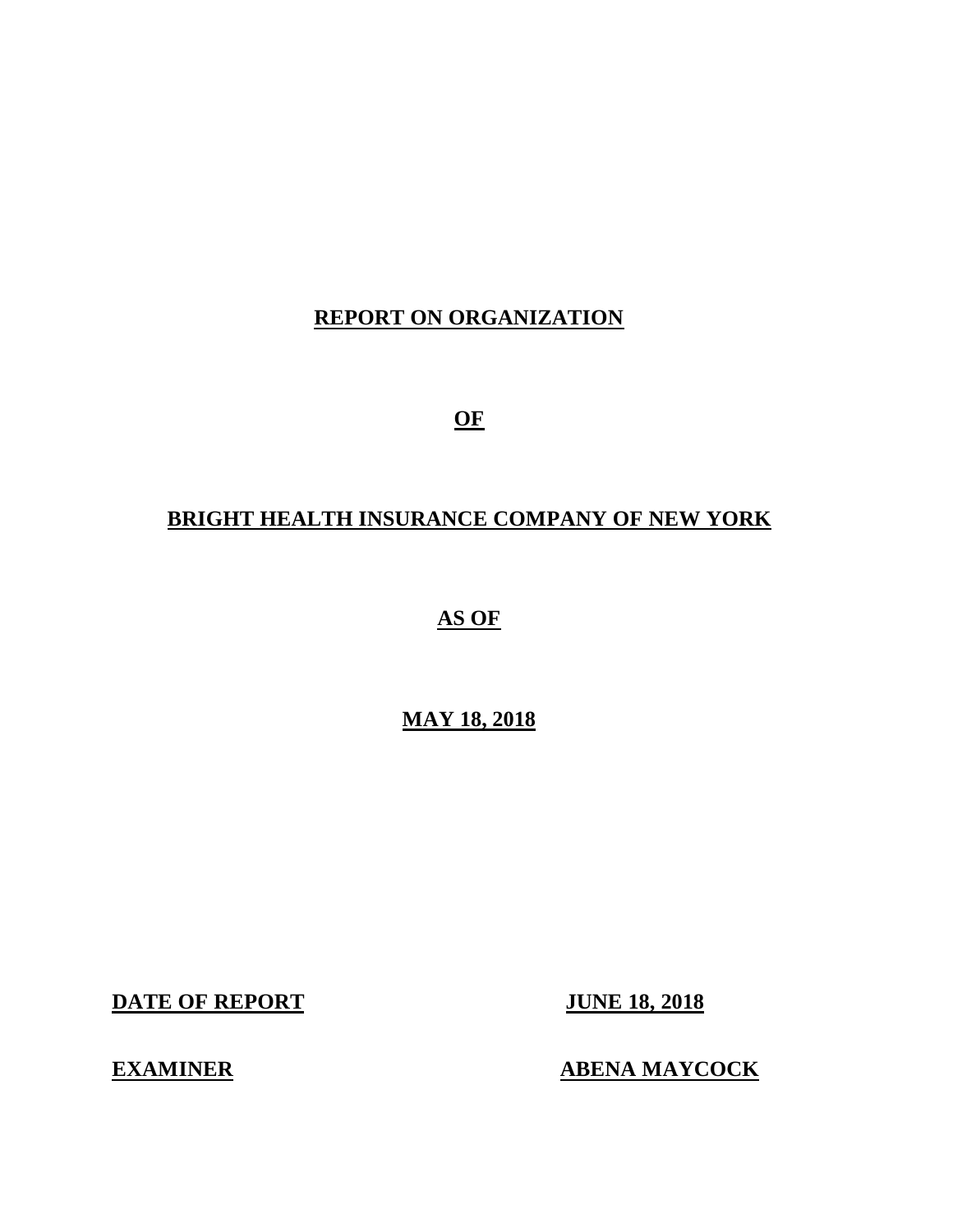#### **TABLE OF CONTENTS**

| <b>ITEM NO.</b> |                                                | PAGE NO.       |
|-----------------|------------------------------------------------|----------------|
| 1.              | Organization                                   | $\overline{2}$ |
| 2.              | Scope of examination                           | 4              |
| 3.              | Capitalization and subscription                | $\overline{4}$ |
| 4.              | <b>Balance</b> sheet                           | 5              |
| 5.              | Authorized powers and minimum capital required | 6              |
| 6.              | Holding company system                         | 8              |
| 7.              | <b>Expenses</b>                                | 12             |
| 8.              | Conclusion                                     | 12             |
| 9.              | Summary of comments and recommendations        | 13             |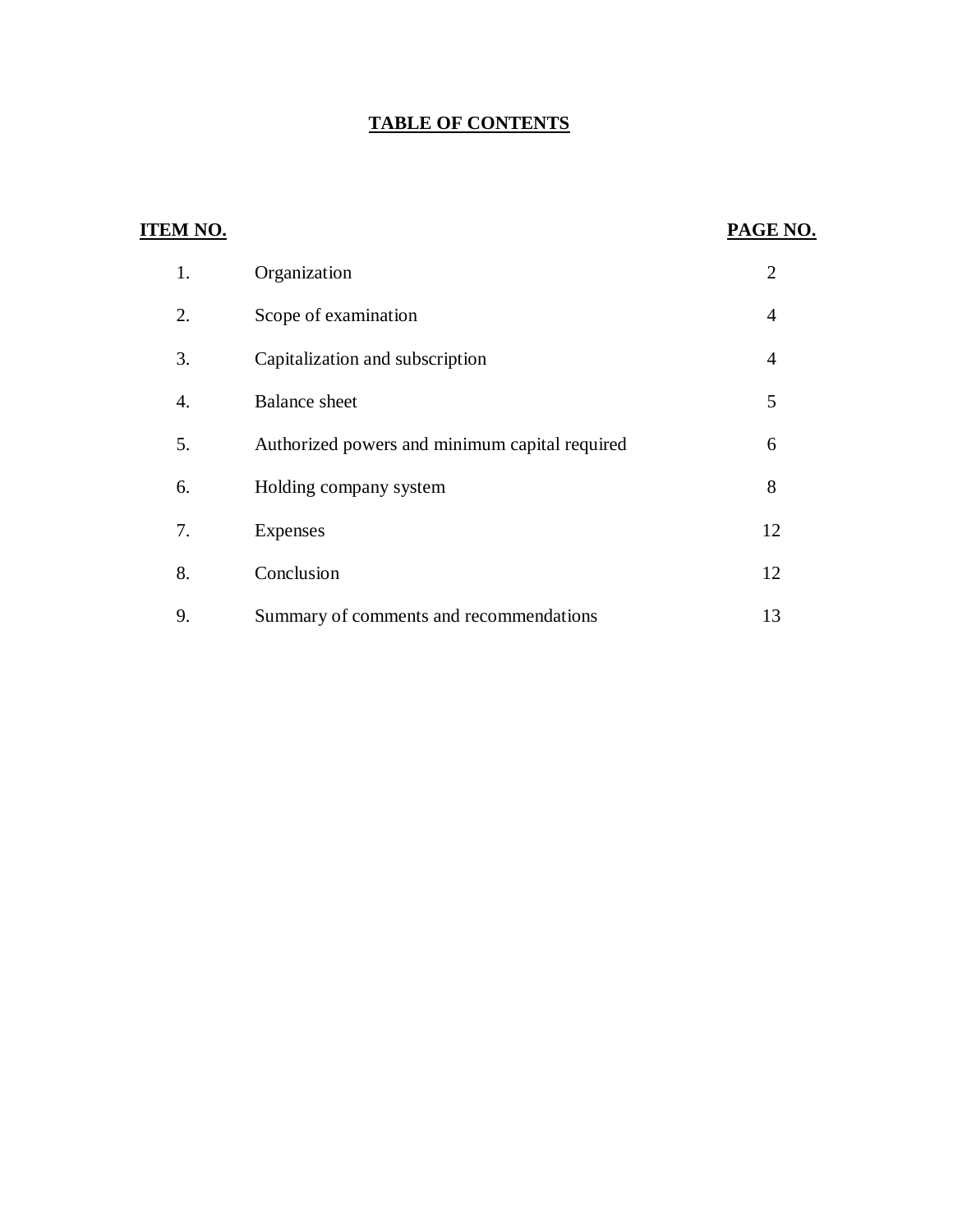

# NEW YORK STATE<br>DEPARTMENT<sub>of</sub><br>FINANCIAL SERVICES

Andrew M. Cuomo Maria T. Vullo National Andrew M. Cuomo Maria T. Vullo National Andrew M. Cuomo Maria T. Vullo Governor Superintendent Superintendent Superintendent Superintendent Superintendent Superintendent Superintendent Superintendent Superintendent Superintendent Superintendent Superintendent Superintendent Superintendent Sup

June 18, 2018

 Honorable Maria T. Vullo Superintendent of Financial Services Albany, New York 12257

Madam:

 Pursuant to the instructions contained in Appointment Number 31757, dated May 9, 2018, and attached hereto, I have made an examination "on organization" of Bright Health Insurance Company of New York, and the following report thereon is respectfully submitted.

of New York, located at 43 West 24<sup>th</sup> Street, New York, NY 10010. The examination was conducted at the home office of Bright Health Insurance Company

 Wherever the designations the "Company" or "Bright Health" appear herein, without qualification, they should be understood to refer to Bright Health Insurance Company of New York.

 Wherever the designation the "Department" appears herein, without qualification, it should be understood to indicate the New York State Department of Financial Services.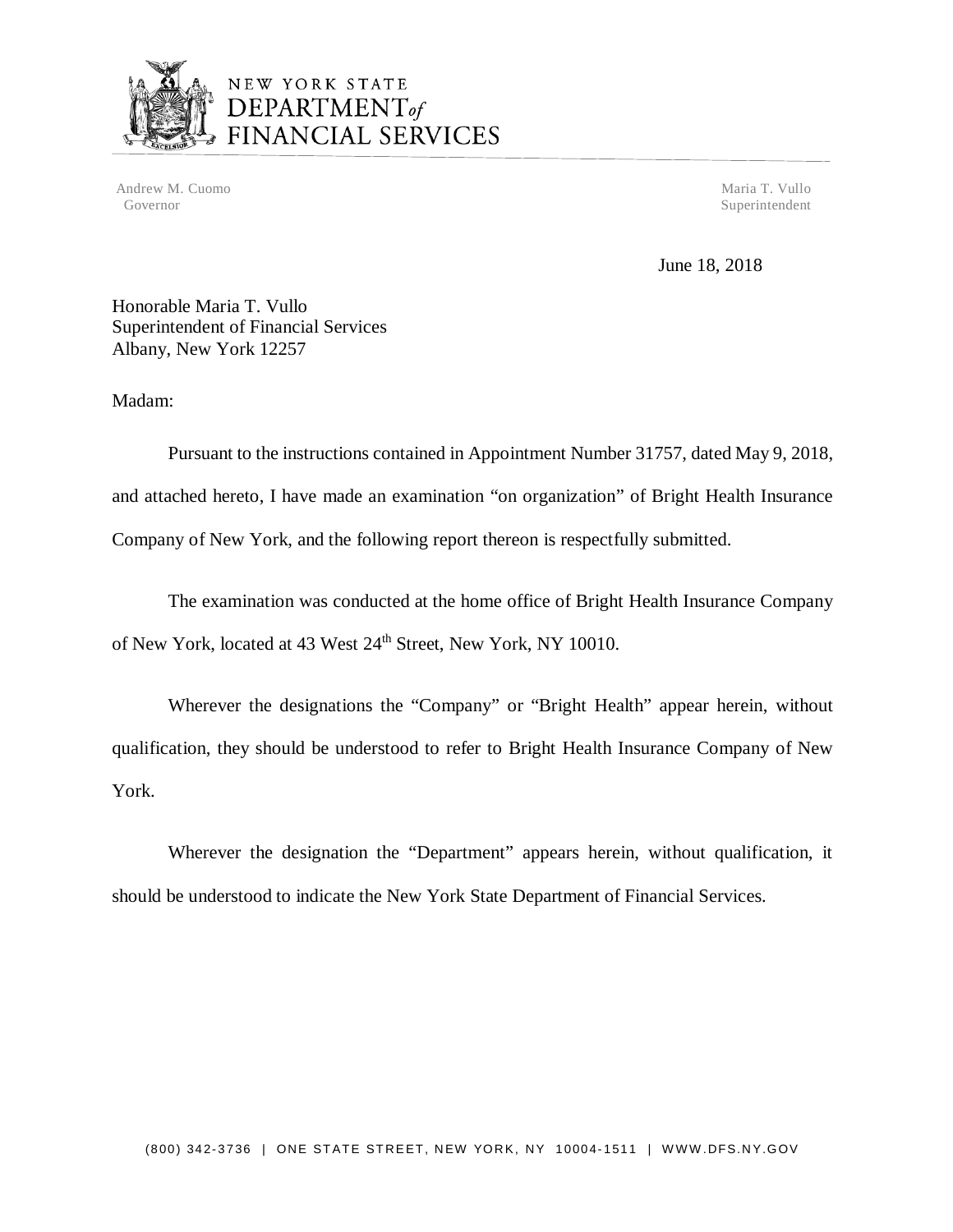#### **1. ORGANIZATION**

 Bright Health Insurance Company of New York was incorporated, pursuant to a Declaration of Intention and Charter ("Charter") approved by the Attorney General and placed on file with the Department as of May 31, 2017. The Certificate of Incorporation of Bright Health Insurance Company of New York, dated May 31, 2017, was issued in accordance with Section 1201 of the New York Insurance Law. On June 12, 2017, the Company filed a Uniform Certificate of Authority Application ("UCAA") for licensure as an Article 42 Accident and Health insurer with the Department.

 constitute the whole board of directors. The board of directors shall consist of no less than seven (7) and no more than twenty (20) directors. As of the date of this examination, the Company's board of directors consisted of seven (7) directors, as follows: The Company's Charter and by-laws stipulate the number of directors, which shall

| Name and Residence                              | <b>Principal Business Affiliation</b>                                                                                                 |
|-------------------------------------------------|---------------------------------------------------------------------------------------------------------------------------------------|
| <b>Brian Keith Beutner</b><br>Golden Valley, MN | Secretary,<br>Bright Health, Inc., Bright Health Management,<br>Inc. and Bright Health Insurance Company of<br>New York               |
| George Daniel Lyford<br>Denver, CO              | Chief Compliance Officer*,<br>Bright Health Management, Inc.                                                                          |
| Donald Alan Powers<br>Bloomington, MN           | Chief Financial Officer,<br>Bright Health, Inc., Bright Health Management,<br>Inc. and Bright Health Insurance Company of<br>New York |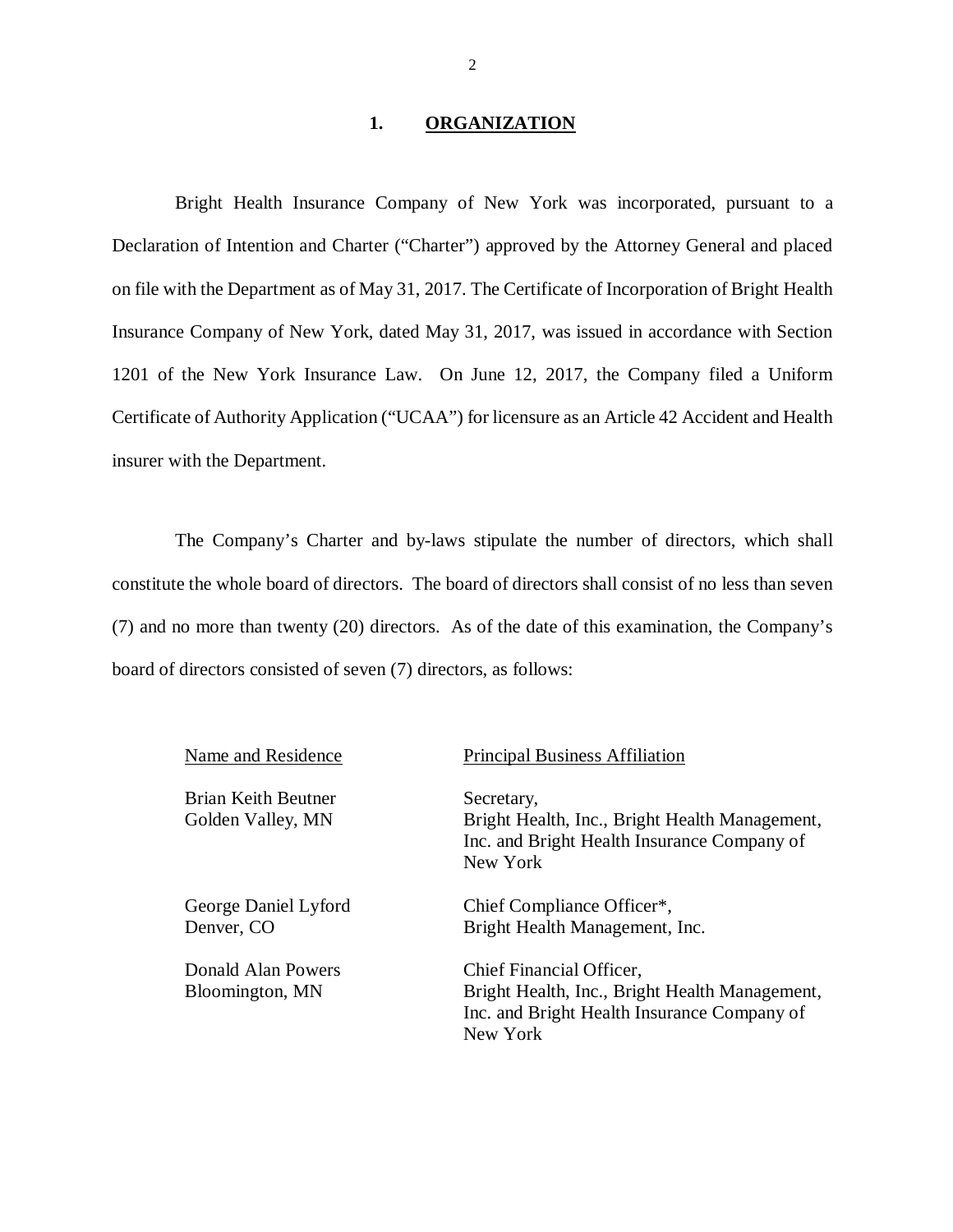| <b>Name and Residence</b>               | <b>Principal Business Affiliation</b>                                                                                                                                                         |  |
|-----------------------------------------|-----------------------------------------------------------------------------------------------------------------------------------------------------------------------------------------------|--|
| Kyle Robert Rolfing<br>Edina, MN        | President and Treasurer,<br>Bright Health, Inc.,<br>President,<br>Bright Health Management, Inc. and Bright<br>Health Insurance Company of New York                                           |  |
| Robert John Sheehy<br>Edina, MN         | Chief Executive Officer and Chairman of the<br>Board<br>Bright Health, Inc., and Bright Health Insurance<br>Company of New York<br>Chief Executive Officer,<br>Bright Health Management, Inc. |  |
| Tomás David Valdivia, M.D.<br>Edina, MN | Chief Medical Officer,<br>Bright Health, Inc., Bright Health Management,<br>Inc. and Bright Health Insurance Company of<br>New York                                                           |  |
| Rachel Linda Winokur<br>New York, NY    | Chief Business Officer*,<br>Bright Health Management, Inc.                                                                                                                                    |  |

\* Not an officer position elected/appointed by shareholders or board of directors.

The following are the officers of the Company as of the examination date:

| Name                       | Title                                       |
|----------------------------|---------------------------------------------|
| <b>Brian Keith Beutner</b> | Secretary                                   |
| Donald Alan Powers         | Chief Financial Officer and Treasurer       |
| Kyle Robert Rolfing        | President                                   |
| Robert John Sheehy         | Chief Executive Officer and Chairman of the |
|                            | <b>Board</b>                                |
| Tomás David Valdivia, M.D. | <b>Chief Medical Officer</b>                |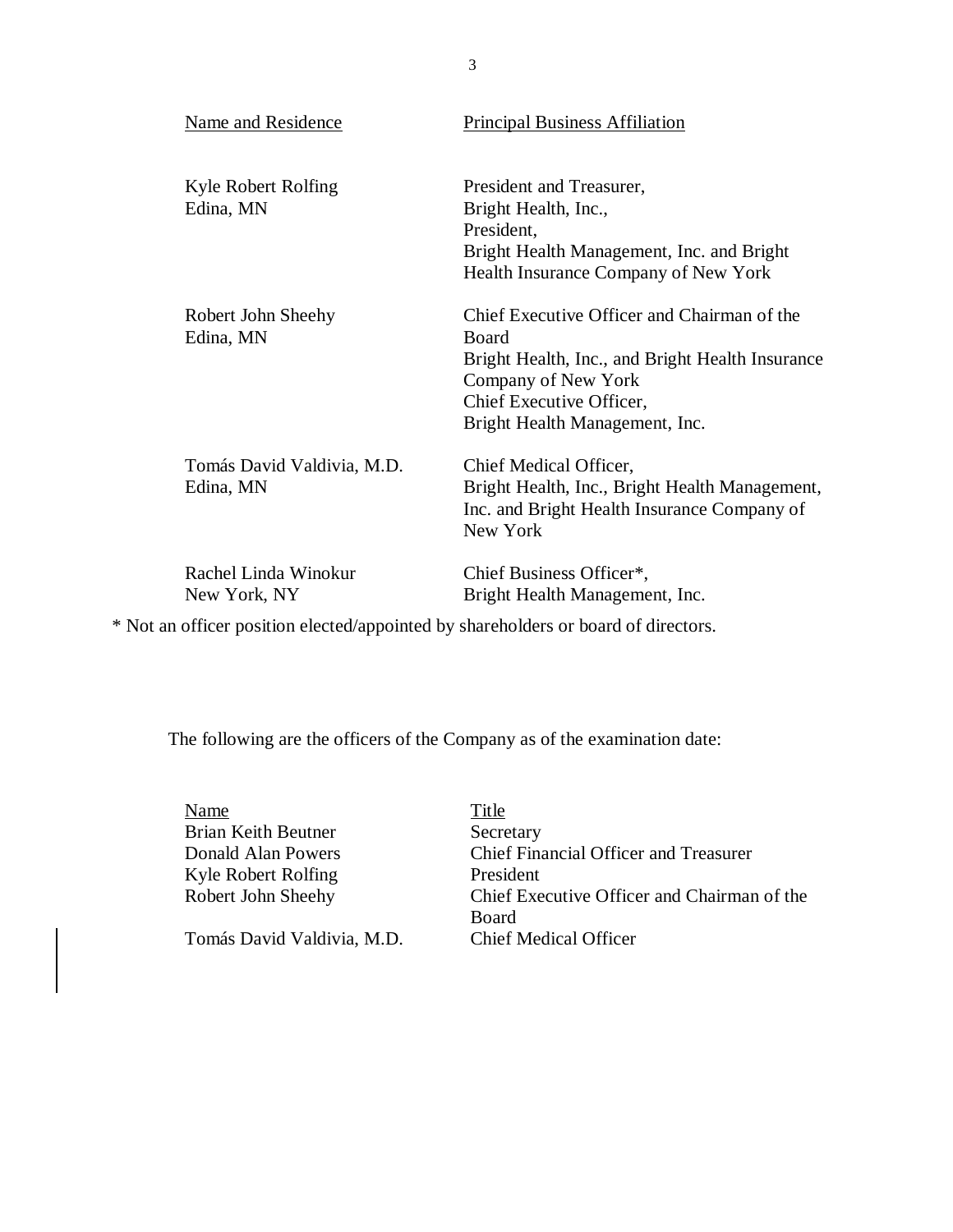#### **2. SCOPE OF EXAMINATION**

<span id="page-5-0"></span> stock, the receipt of capital and surplus funds, and the determination of assets and liabilities. The records examined included the Declaration of Intention and Charter, By-laws, Board of directors' minutes, Stockholders' register, and Holding Company Organizational Chart. In addition, an affidavit, appended hereto, was obtained from two officers of the Company indicating that the transactions noted in this report were bona fide. The examination was comprised of a verification of the issuance of the Company's capital

#### **3. CAPITALIZATION AND SUBSCRIPTION**

 18, 2018, the Company issued to its parent, 10,000 shares of common stock with a par value of \$1,000 per share for a price of \$2,310 per share resulting in an aggregate purchase price of \$23,100,000. The total investment consists of paid in capital of \$10,000,000 and contributed surplus of \$13,100,000. The Company is a wholly-owned subsidiary of Bright Health Management, Inc. On May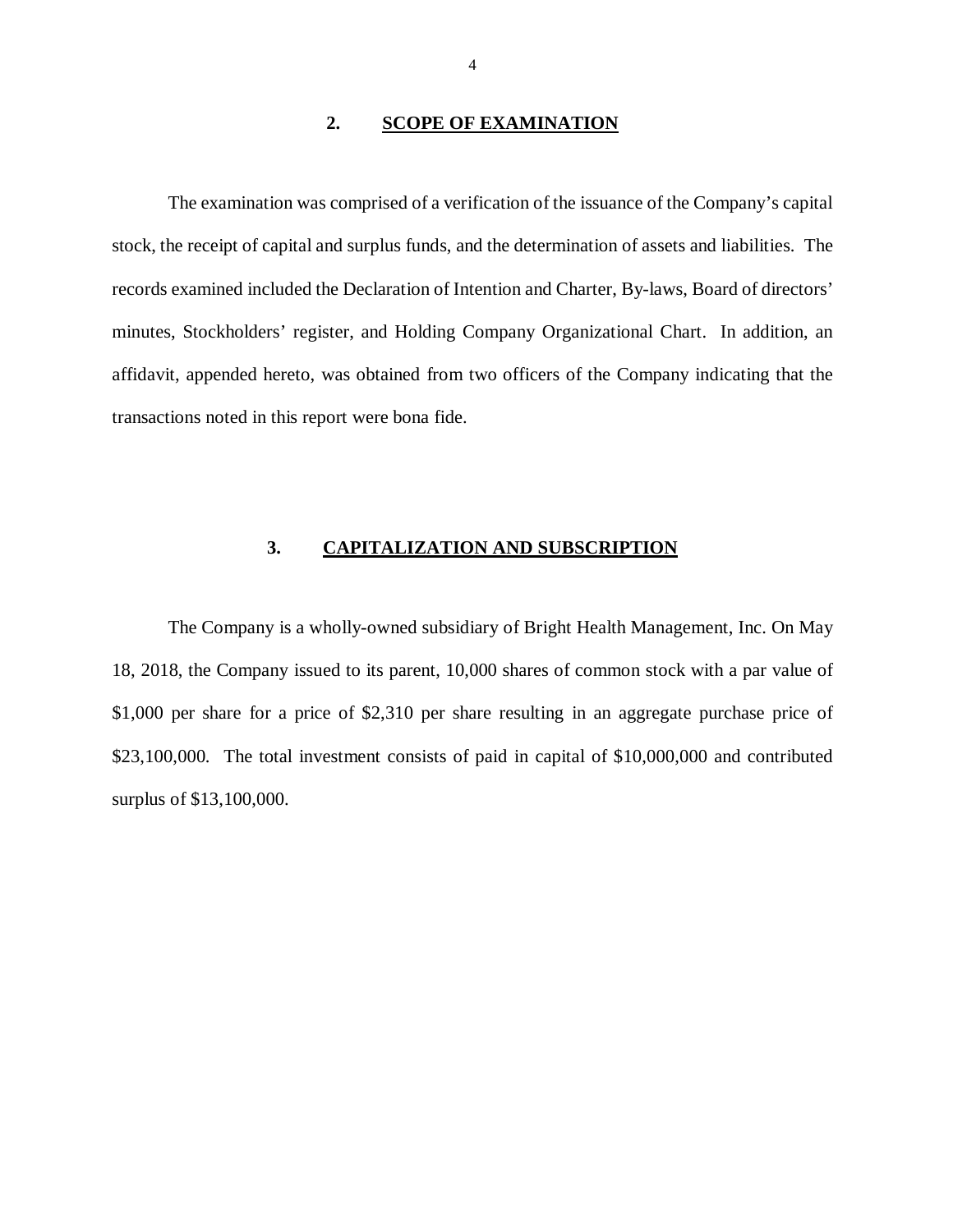#### **4. BALANCE SHEET**

<span id="page-6-0"></span> The following balance sheet sets forth the Company's financial condition as of the date of this examination:

> Cash and cash equivalents  $$ 174,115.88$  $$ 174,115.88$ U.S. Treasury Notes [223,940.25](https://223,940.25) **Total assets**  $\mathbb{S}$  Capital and Surplus Common capital stock [\\$10,000,000.00](https://10,000,000.00) Gross paid-in and contributed surplus [13,100,000.00](https://13,100,000.00) Total capital and surplus  $$22,987,914.47$ Total liabilities, capital and surplus [\\$23,017,836.96](https://23,017,836.96) **Assets** Investments [22,619,780.83](https://22,619,780.83) [\\$23,017,836.96](https://23,017,836.96) Liabilities\* \$ [29,922.49](https://29,922.49) Unassigned funds [\(112,085.53](https://112,085.53))

(\*) Liabilities are:

- (1) Intercompany payable of \$[25,113.30](https://25,113.30) relating to the 2017 income tax liability for Bright Health Insurance Company of New York under the Bright Health consolidated tax sharing agreement.
- (2) Investment advisory fee intercompany payable reimbursement of [\\$3,612.20](https://3,612.20) to Bright Health Management, Inc. for Q1 2018.
- (3) Investment advisory and bank fee accrual of \$[1,196.99](https://1,196.99) for Q2 2018.

Regarding item (1) above, the written income tax allocation agreement was not effective

until May 30, 2018; thus, the Company should not have filed a consolidated tax return for 2017,

but rather a separate return.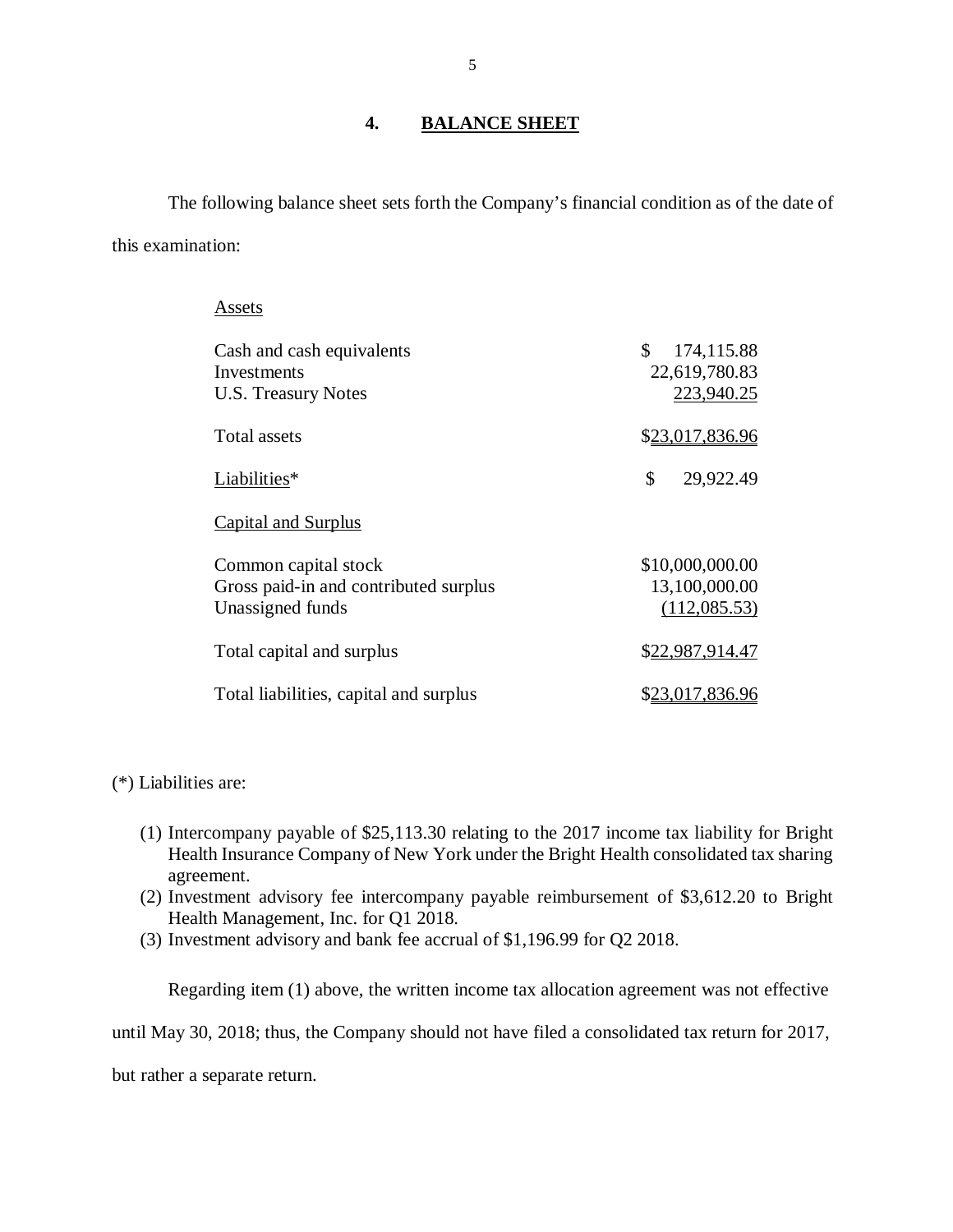#### **5. AUTHORIZED POWERS AND MINIMUM CAPITAL REQUIRED**

 The Company is authorized pursuant to its Charter to transact the kind of insurance as described in the following numbered paragraph of Section 1113(a) of the New York Insurance Law:

| Paragraph           | Line of Business              |
|---------------------|-------------------------------|
| $(3)(i)$ and $(ii)$ | Accident and health insurance |

 However, the Company is not requesting licensure to transact the kind of insurance as described in Section 1113(a)(3)(ii) ("non-cancellable disability insurance") of the New York Insurance Law. The Company's Charter indicates that it may also engage in any other kind or kinds of business to the extent necessary or properly incidental to the kinds of business which it is authorized to do.

 business (Section 1113(a)(3)(i)), as set forth in Sections 4204 and 4206 of the New York Insurance Law are as follows: The Company's minimum financial requirements for the above-mentioned line of

| Initial surplus             | \$300,000 |
|-----------------------------|-----------|
| Surplus to be maintained    | \$200,000 |
| Deposit                     | \$200,000 |
| Capital                     | \$200,000 |
| Minimum capital investments | \$200,000 |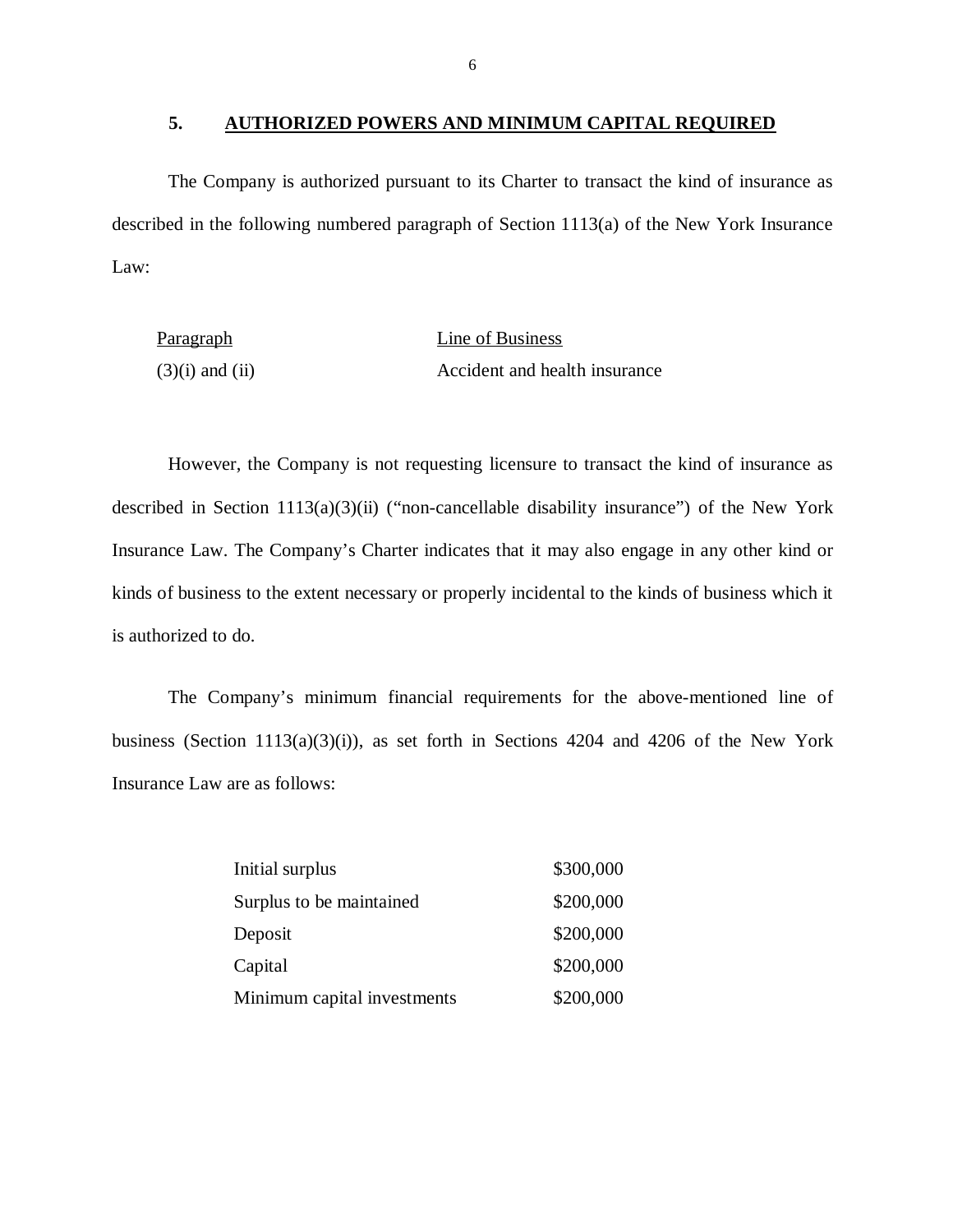Pursuant to the provisions of Section 1314 of the New York Insurance Law, the Company, as of May 18, 2018, had deposited into a bank account at U.S. Bank, in the name of the New York Superintendent of Financial Services, a qualifying U.S. Treasury Bill with a market value of \$[223,940.25,](https://223,940.25) in satisfaction of the \$200,000 deposit required pursuant to Section 4206 of the New York Insurance Law.

 In addition to the \$300,000 initial surplus amount prescribed by Section 4204 of the New York Insurance Law, an additional \$22,539,750 of capitalization is required based on the Company's submitted business plan and financial projections, per Department correspondence dated March 8, 2018. The funds supporting such initial capital and surplus are also on deposit with U.S. Bank.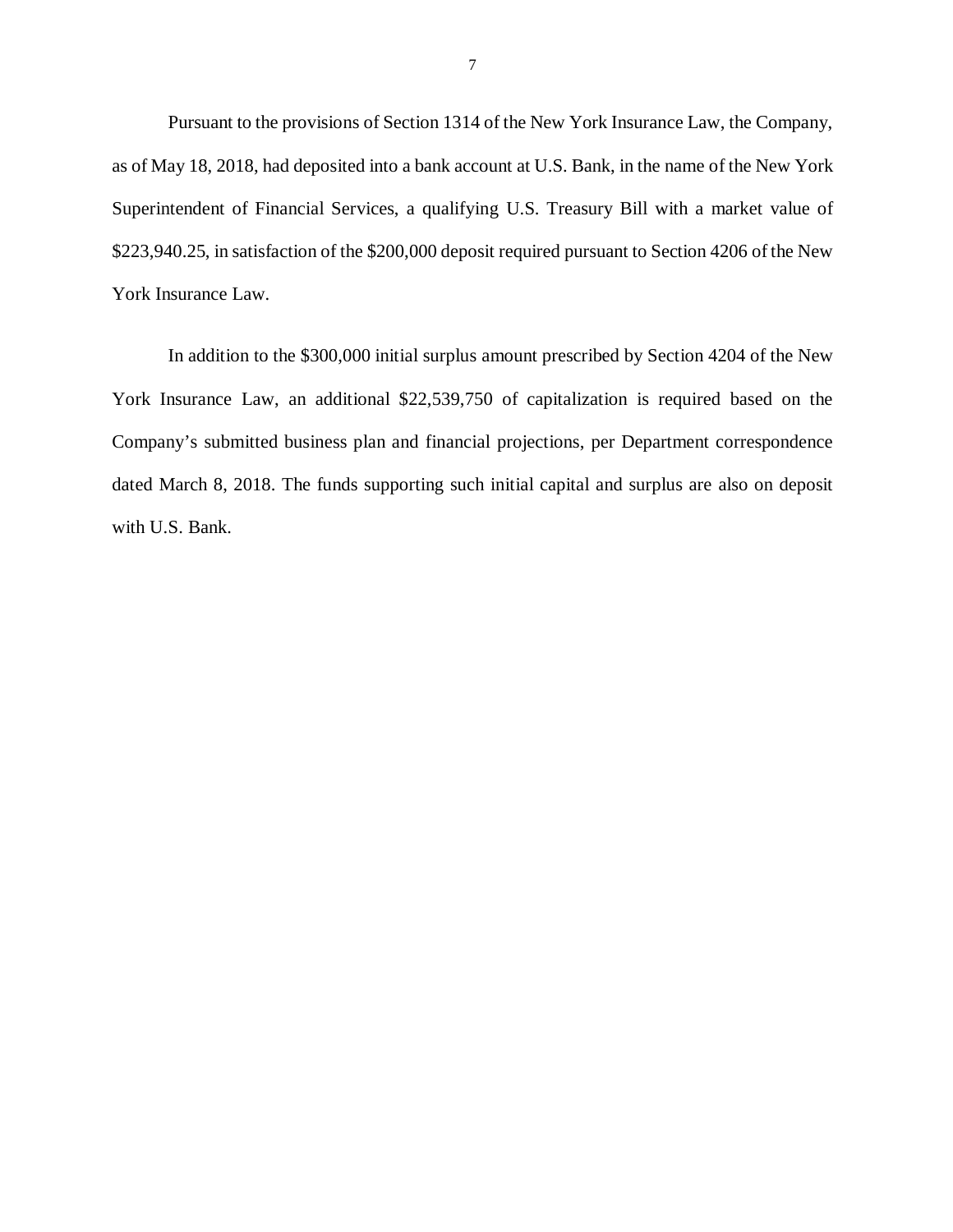#### **6. HOLDING COMPANY SYSTEM**

<span id="page-9-0"></span> Below is a chart of the holding company system applicable to the Company and its related parties, as of the date of this examination:

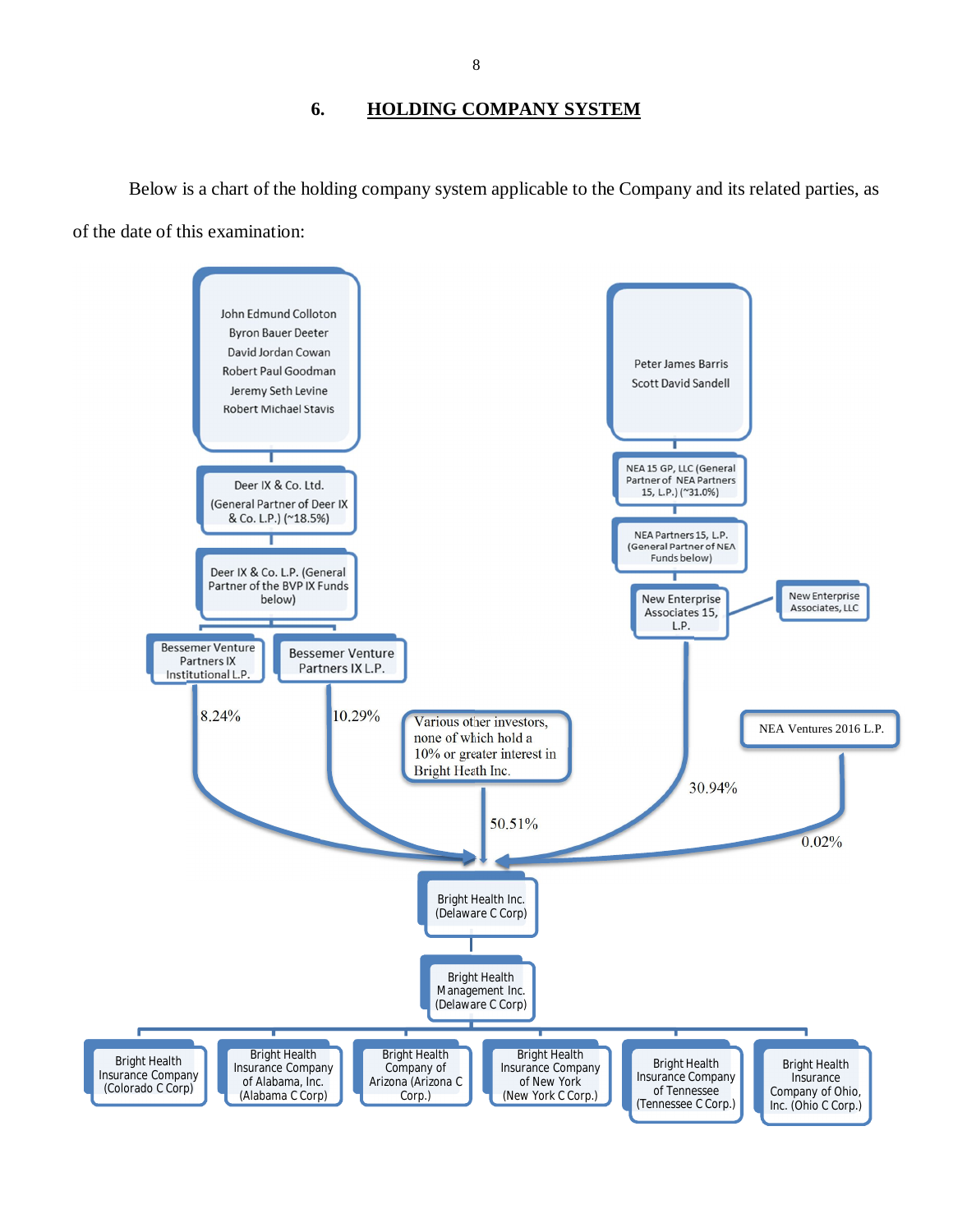Bright Health, Inc., a Delaware C Corporation, is the parent company in the Bright Health insurance holding company system. Bright Health, Inc. does not hold a certificate of authority to offer insurance products in any state.

 Bright Health Management, Inc., a Delaware C Corporation, is the immediate parent company of the regulated entities in the Bright Health insurance holding company system. Bright Health Management, Inc. provides management and administrative services to all subsidiary insurers in the holding company system through intercompany management services agreements. Bright Health Management, Inc. is wholly-owned by Bright Health, Inc.

 Bright Health Insurance Company is a Colorado C Corporation and is one hundred percent owned by Bright Health Management, Inc. Bright Health Insurance Company is licensed as a Life and Health insurer under Colorado Revised Statutes § 10-3-102(1)(b) and offers comprehensive major medical policies to individuals as well as Medicare Advantage products to Colorado consumers.

 consumers. Bright Health Insurance Company of Alabama, Inc. is an Alabama C Corporation and is one hundred percent owned by Bright Health Management, Inc. Bright Health Insurance Company of Alabama, Inc. is licensed as a disability insurer under the Code of Alabama § 27-5- 4 and offers comprehensive major medical policies to individuals as well as Medicare Advantage products to Alabama consumers.

9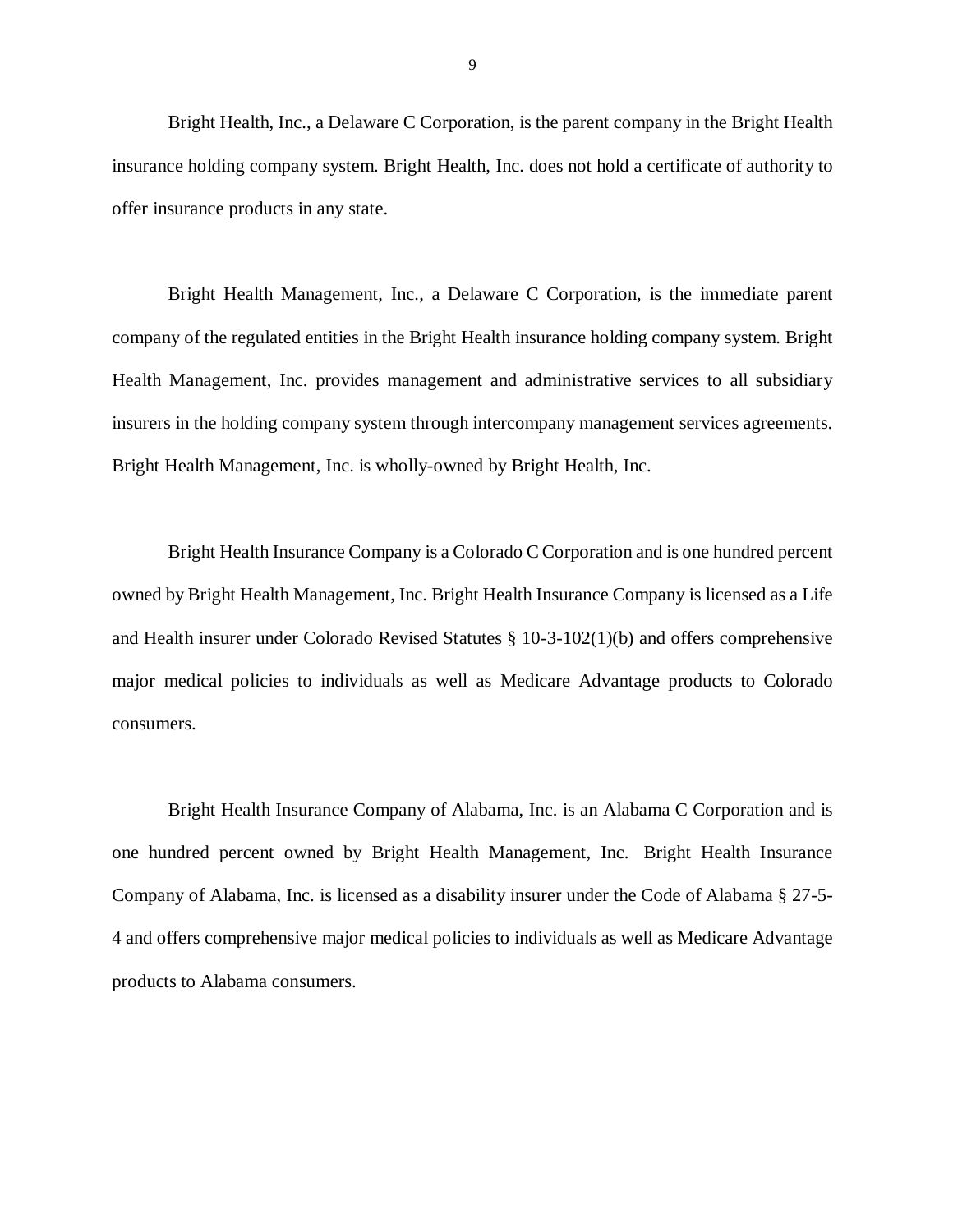Bright Health Company of Arizona is an Arizona C Corporation and is one hundred percent owned by Bright Health Management, Inc. Bright Health Company of Arizona is licensed as a Health Care Services Organization under Arizona Revised Statutes § 20-1051. Bright Health Company of Arizona offers Medicare Advantage Products to Arizona consumers.

 Bright Health Insurance Company of New York is a New York C Corporation and is one hundred percent owned by Bright Health Management, Inc. Bright Health Insurance Company of New York is currently seeking licensure as an Accident and Health insurer under Article 42 of the New York Insurance Law. Bright Health Insurance Company of New York does not currently offer any insurance products.

 Bright Health Insurance Company of Tennessee is a Tennessee C Corporation and is one hundred percent owned by Bright Health Management, Inc. Bright Health Insurance Company of Tennessee is licensed as an Accident and Health insurer under Tennessee Code Annotated § 56- 2-201(a). Bright Health Insurance Company of Tennessee does not currently offer any insurance products. products.<br>Bright Health Insurance Company of Ohio, Inc. is an Ohio C Corporation and is one

 hundred percent owned by Bright Health Management, Inc. Bright Health Insurance Company of Ohio, Inc. is licensed as a Health Insurance Corporation with a Life and Health line of business under Ohio Revised Code § 1751. Bright Health Insurance Company of Ohio, Inc. does not currently offer any insurance products.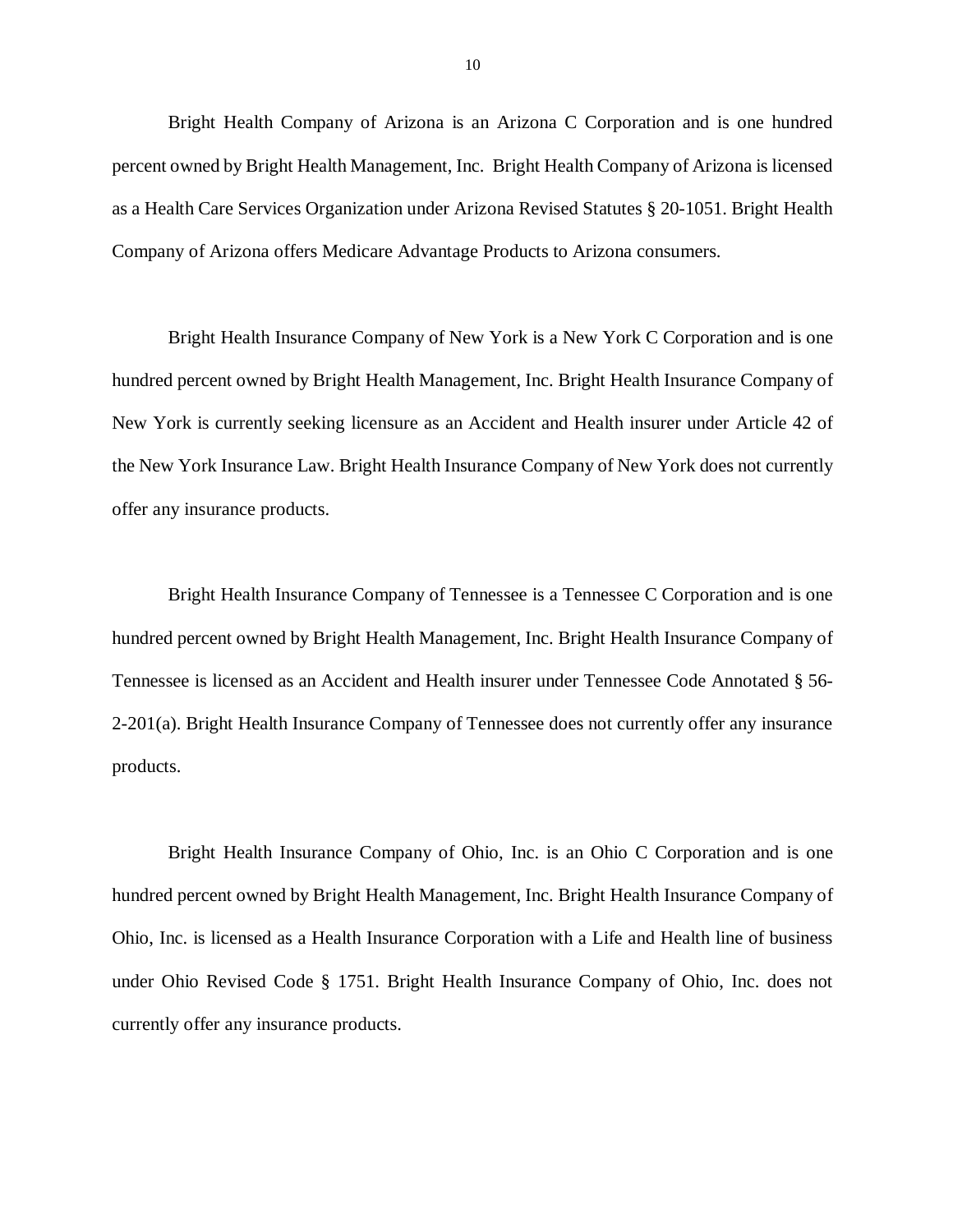objection to the implementation of the following Agreements: On May 29, 2018, the Department notified the Company that it will not interpose any

- 1. Effective May 30, 2018, the Company entered into a Management Services Agreement with Bright Health Management, Inc. Pursuant to the terms of the agreement, Bright Health Management Inc. agrees to provide all staffing, IT, enrollment, billing and cash collection, claims adjudication, a comprehensive network, utilization management, marketing, office space and other general expenses. The management fee under this Agreement shall be equal to the actual cost of the services rendered, on a "no gain, no loss" basis, as prescribed by Insurance Regulation 30 (11 NYCRR 105-109).
- 2. Effective May 30, 2018, the Company entered into a Tax Sharing Agreement with Bright Health, Inc. and Bright Health Management, Inc. Pursuant to the terms of the agreement, Bright Health Inc. will file consolidated federal income tax returns with Bright Health Management Inc. and Bright Health Insurance Company of New York under Section 1501 of the Internal Revenue Code of 1986, as amended (the "Code"). The tax liability of Bright Health Inc., Bright Health Management Inc., and Bright Health Insurance Company of New York will be determined by Section 1502 of the Code. The consolidated federal income tax liability, state and local income tax liability, and certain related matters are to be allocated in a manner consistent with the requirements of New York State Department of Financial Services Insurance Circular Letter No. 33 (December 20, 1979).
- 3. Health America Inc. ("Reinsurer") to be effective July 1, 2018. Pursuant to the terms of the agreement, Swiss Re Life & Health America Inc. will provide coverage for the The Company entered into an Excess Risk Reinsurance Agreement with Swiss Re Life  $\&$ following services:
	- Eligible Inpatient Hospital Services
	- Eligible Outpatient Health Services
	- Eligible Inpatient Rehabilitation Services
	- Eligible Home Health Services
	- Eligible Skilled Nursing Facility Services
	- Eligible Out of Area Emergency Services
	- Eligible Physician Services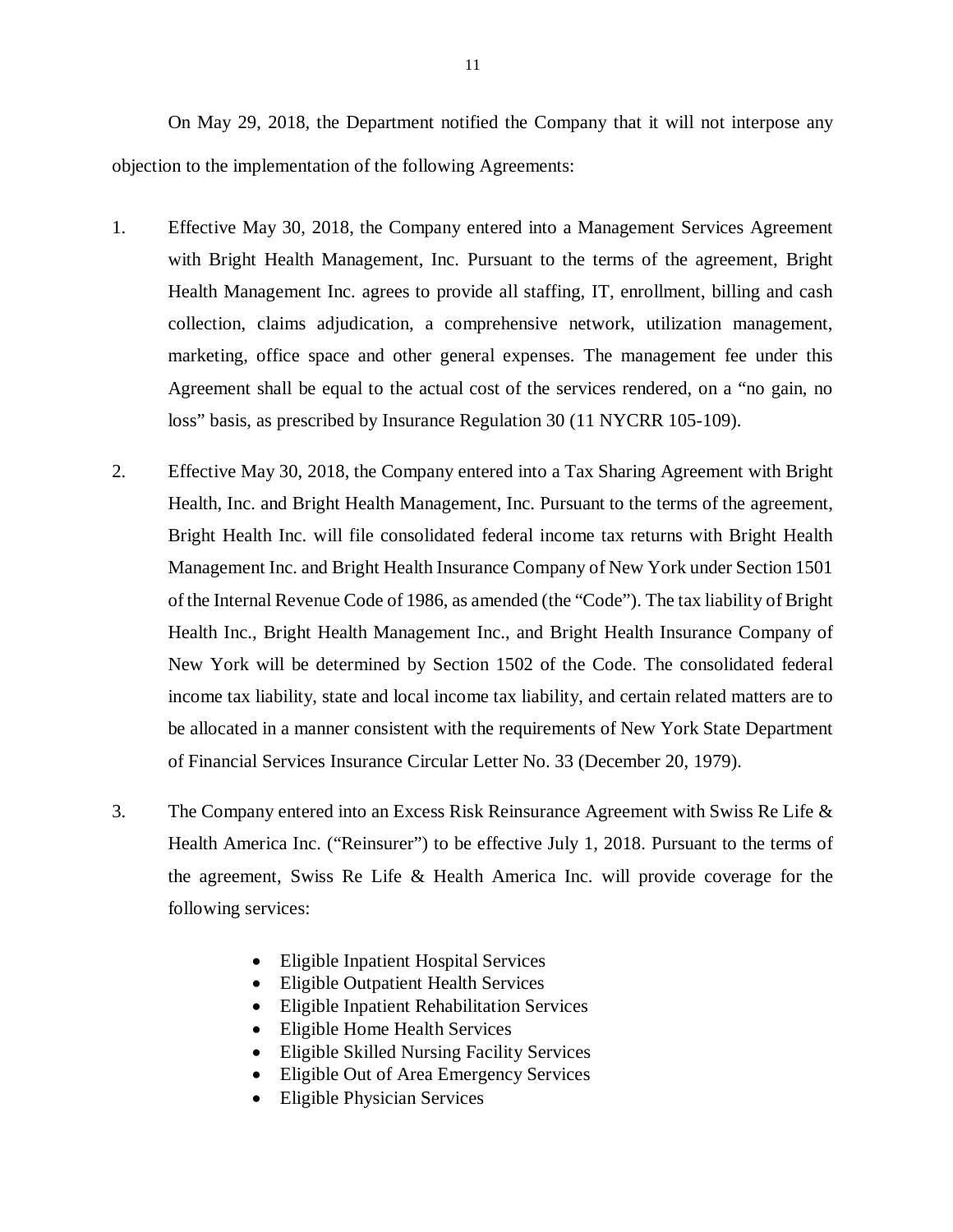- <span id="page-13-0"></span>Eligible Physician Related Services
- Organ Transplants Plan Approved Transplant Contract
- Organ Transplants Non-Plan Approved Transplant Contract
- Drug Related Services

 The Reinsurer's liability under the agreement is unlimited in excess of a \$250,000 deducible per member, per agreement period.

#### **7. EXPENSES**

 During the examination, it was indicated that all the pre-operational expenses incurred by and on behalf of Bright Health were paid for by Bright Health Management, Inc. and that Bright Health Management, Inc. does not intend to "charge-back" Bright Health for any expenses it has or will incur on behalf of Bright Health prior to the formation and licensure of Bright Health, except for investment expenses and taxes.

 Where applicable, with respect to transactions with affiliates and corresponding expense allocations, the Company is reminded to comply with the provisions of Article 15 of the New York Insurance Law and Insurance Regulation 30.

#### **8. CONCLUSION**

 Based upon the foregoing examination, it is noted that the Company sold all of its 10,000 authorized shares of \$1,000 par value per share common stock for a sale price of \$2,310 per share, resulting in a total sale price of \$23,100,000. Of this amount, [\\$223,940.25](https://223,940.25) is on deposit, as of the date of this examination, in an account in the name of the New York Superintendent of Financial Services to meet the Company's statutory deposit and minimum capitalization requirements.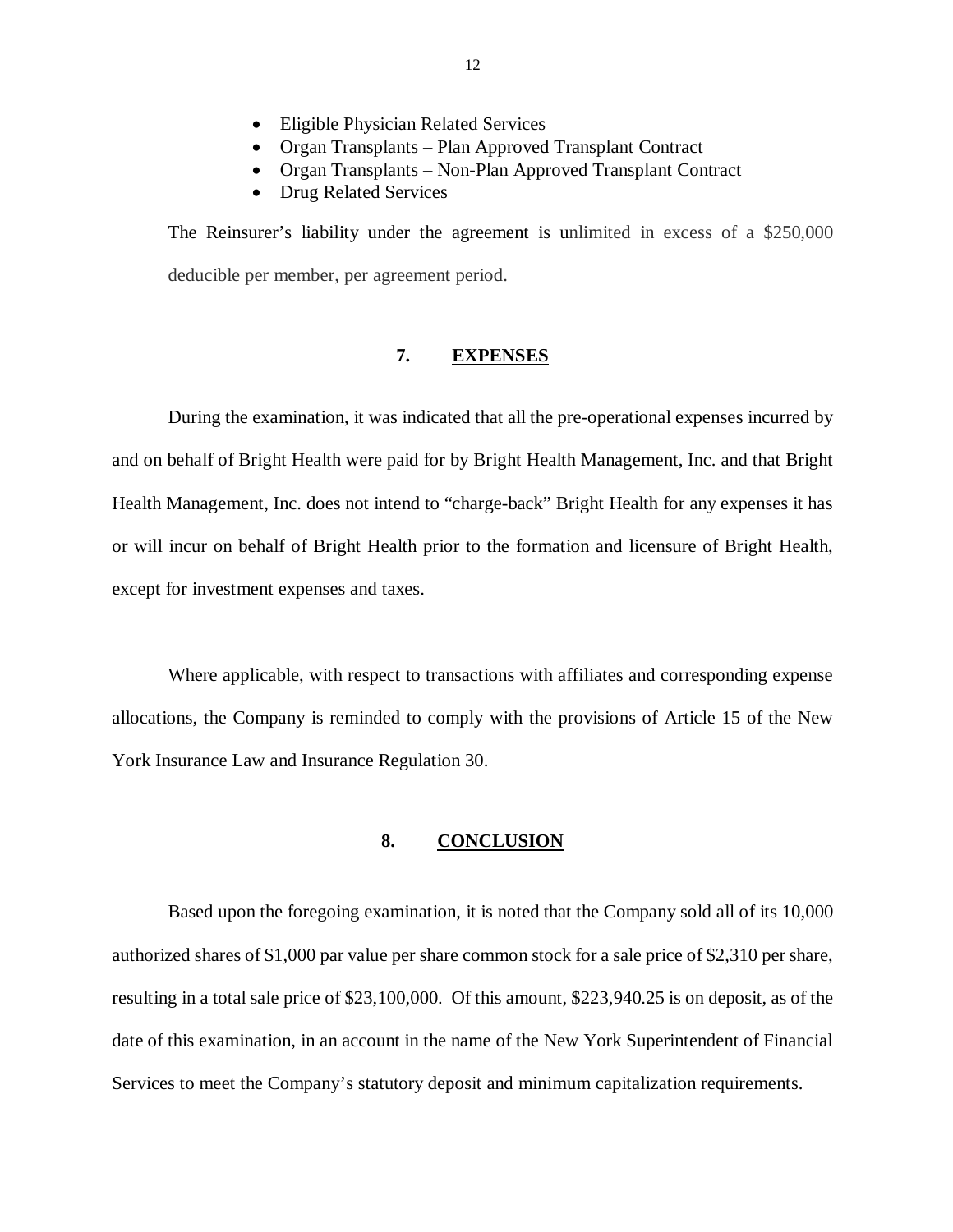### **9. SUMMARY OF COMMENTS AND RECOMMENDATIONS**

### *PAGE NO. PAGE NO.*

#### A. Balance Sheet

 The written income tax allocation agreement was not effective until May 30, 2018; thus, the Company should not have filed a consolidated tax return for 2017, but rather a separate return. 5

#### **Expenses**

 corresponding expense allocations, the Company is reminded to comply with the provisions of Article 15 of the New York Insurance Law and Insurance Regulation 30. B. Expenses<br>Where applicable, with respect to transactions with affiliates and 12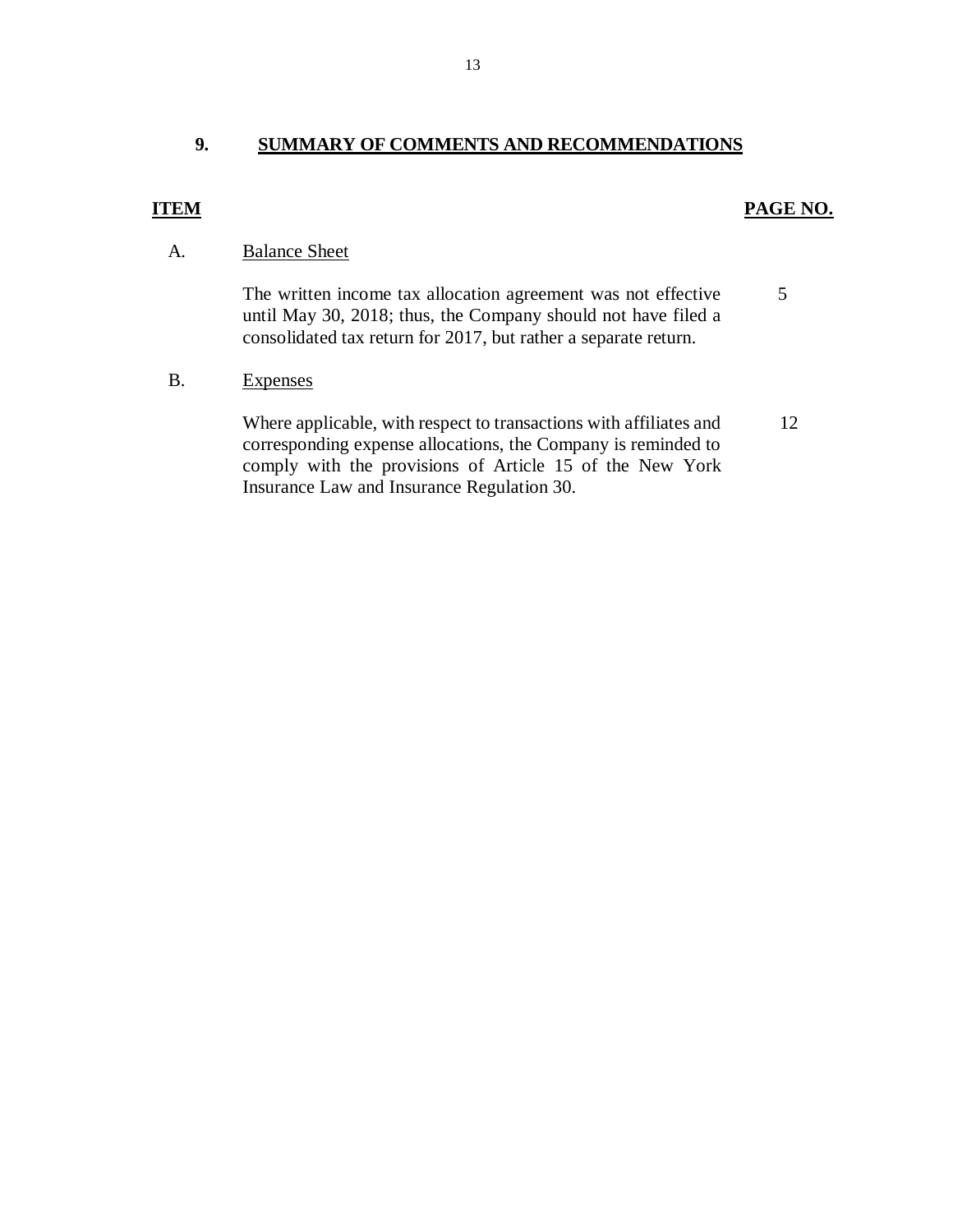Respectfully submitted,

 Abena Maycock Senior Insurance Examiner \_\_\_\_\_\_\_\_\_\_\_\_\_\_\_\_\_\_\_\_\_\_\_\_

STATE OF NEW YORK ) COUNTY OF NEW YORK ) ) SS. )

Abena Maycock, being duly sworn, deposes and says that the foregoing report submitted by her is true to the best of her knowledge and belief.

Abena Maycock

\_\_\_\_\_\_\_\_\_\_\_\_\_\_\_\_\_\_\_\_\_\_\_\_

Subscribed and sworn to before me

this \_\_\_\_\_\_\_\_\_\_ day of \_\_\_\_\_\_\_\_\_\_\_\_\_\_\_\_\_\_ 2018